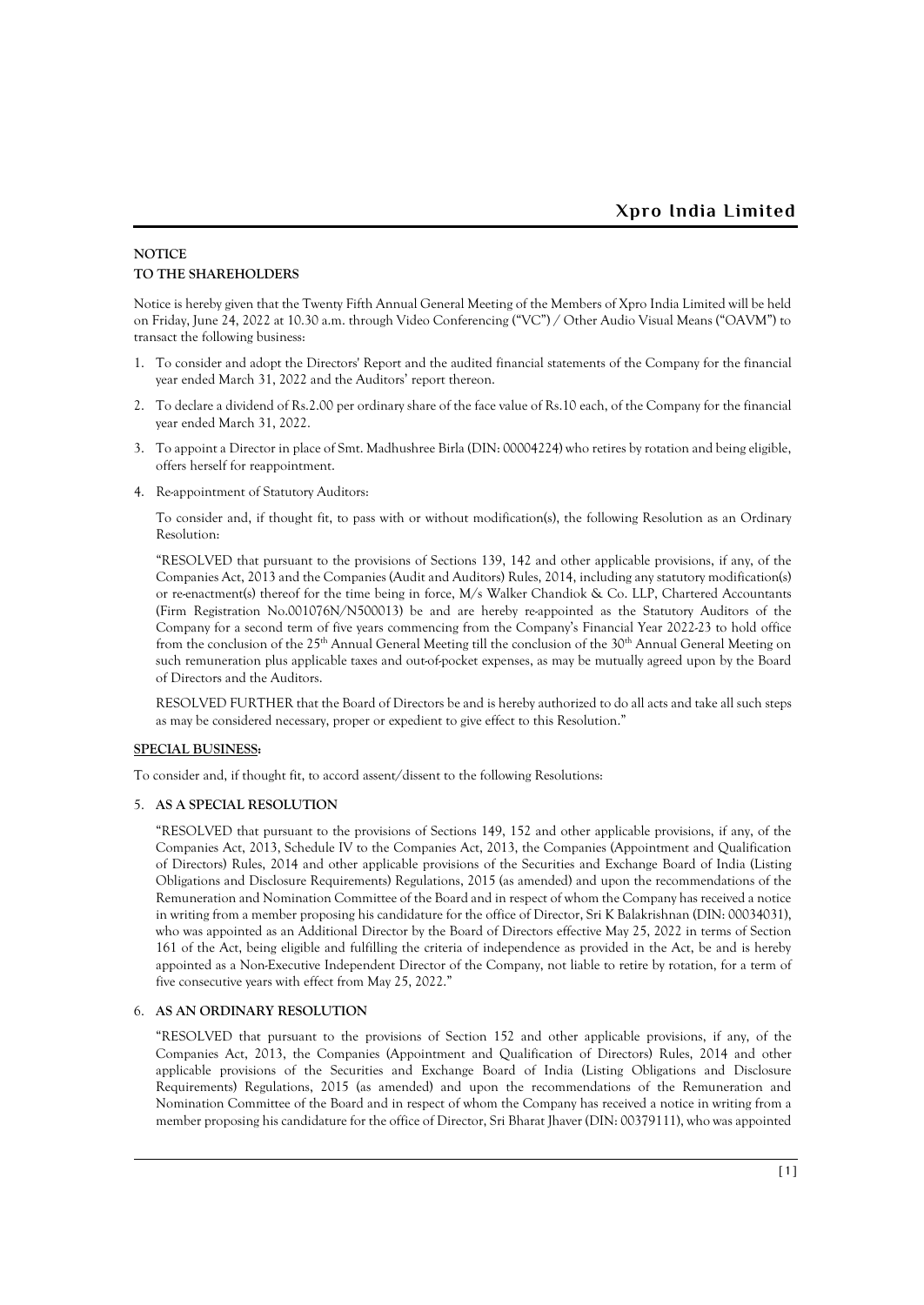as an Additional Director by the Board of Directors effective May 25, 2022 in terms of Section 161 of the Act, be and is hereby appointed as a Non-Executive Non-Independent Director of the Company, liable to retire by rotation."

### 7. **AS AN ORDINARY RESOLUTION**

"RESOLVED that pursuant to the provisions of Section 63 and all other applicable provisions of the Companies Act, 2013 read with the Companies (Share Capital and Debentures) Rules, 2014, the Securities and Exchange Board of India ("SEBI") (Issue of Capital and Disclosure Requirements) Regulations, 2018 ("the ICDR Regulations"), the SEBI (Listing Obligations and Disclosure Requirements) Regulations, 2015 ("SEBI LODR Regulations") (including any statutory modification(s) or re-enactment(s) thereof, for the time being in force) and other applicable regulations, rules and guidelines issued by SEBI and the Reserve Bank of India ("RBI") from time to time, the enabling provisions of the Articles of Association of the Company and subject to such approvals, consents, permissions, conditions and sanctions as may be necessary from appropriate authorities and subject to such terms and modifications, if any, as may be specified while according such approvals and subject to acceptance of such conditions or modifications by the Board of Directors, consent of the Members be and is hereby accorded to the Board of Directors of the Company ('the Board', which term shall include any Committee authorized by the Board to exercise its powers including powers conferred on the Board by this resolution) for:

(a) capitalization of a sum not exceeding Rs.5,90,67,500/- (Rupees Five crores ninety lacs sixty seven thousand and five hundred Only) from and out of the Company's Free Reserves, Securities Premium Account and/or such other account, as may be decided by the Board of Directors, for the purpose of issue of bonus equity shares of Rs.10/- (Rupees Ten) each, credited as fully paid to the eligible members of the Company holding equity shares of Rs.10/- (Rupees Ten) each of the Company whose names appear in the Register of Members on a 'Record Date' to be determined by the Board for this purpose, in the proportion of 1 (one) new fully paid-up equity share of Rs.10/- each (Rupee Ten) each for every 2 (two) existing fully paid-up equity shares of Rs.10/- (Rupee Ten) each held by them; and

(b) keeping in reserve further bonus equity shares not exceeding 9,84,000 to be issued, by capitalisation of a sum not exceeding Rs.98,40,000/- (Rupees Ninety eight lakh forty thousand only) being Rs.10/- per equity share out of the Company's Free Reserves, Securities Premium Account and/or such other account as may be decided by the Board of Directors, in the ratio of 1 (one) bonus equity share for every 2 (two) fully paid-up equity shares and to be allotted after exercise of option, within the applicable period of eighteen months from the date of allotment (January 11, 2022) thereof, by the holder(s) for conversion of upto 19,68,000 convertible warrants outstanding as on March 31, 2022 into fully paid equity shares;

RESOLVED FURTHER that the new bonus equity shares so issued and allotted shall, for all purposes, be treated as an increase in the paid-up capital of the Company held by each such Members and not as the income of the Members.

RESOLVED FURTHER that the bonus equity shares so allotted shall always be subject to the terms and conditions contained in the Memorandum of Association and Articles of Association of the Company and shall rank pari-passu in all respects with and carry the same rights as existing fully paid-up equity shares of the Company and shall be entitled to participate in full in any dividend(s) to be declared after the bonus equity shares are issued and allotted.

RESOLVED FURTHER that bonus equity shares to be issued and allotted on conversion of convertible warrants shall be subject to lock-in period as applicable as per relevant ICDR Regulations.

RESOLVED FURTHER that in the case of Members who hold shares or opt to receive the shares in dematerialized form, the bonus equity shares shall be credited to the respective beneficiary accounts of the Members with their respective Depository Participant(s) and in the case of Members who hold equity shares in physical form, the share certificate(s) in respect of the bonus equity shares shall be dispatched, within such time as prescribed by law and the relevant authorities.

RESOLVED FURTHER that the issue and allotment of the bonus equity shares to the extent they relate to Non-Resident Indians (NRIs), Foreign Institutional Investors (FIIs) and other Foreign Investors, be subject to applicable approval(s) of the Reserve Bank of India or other regulatory authority, if any.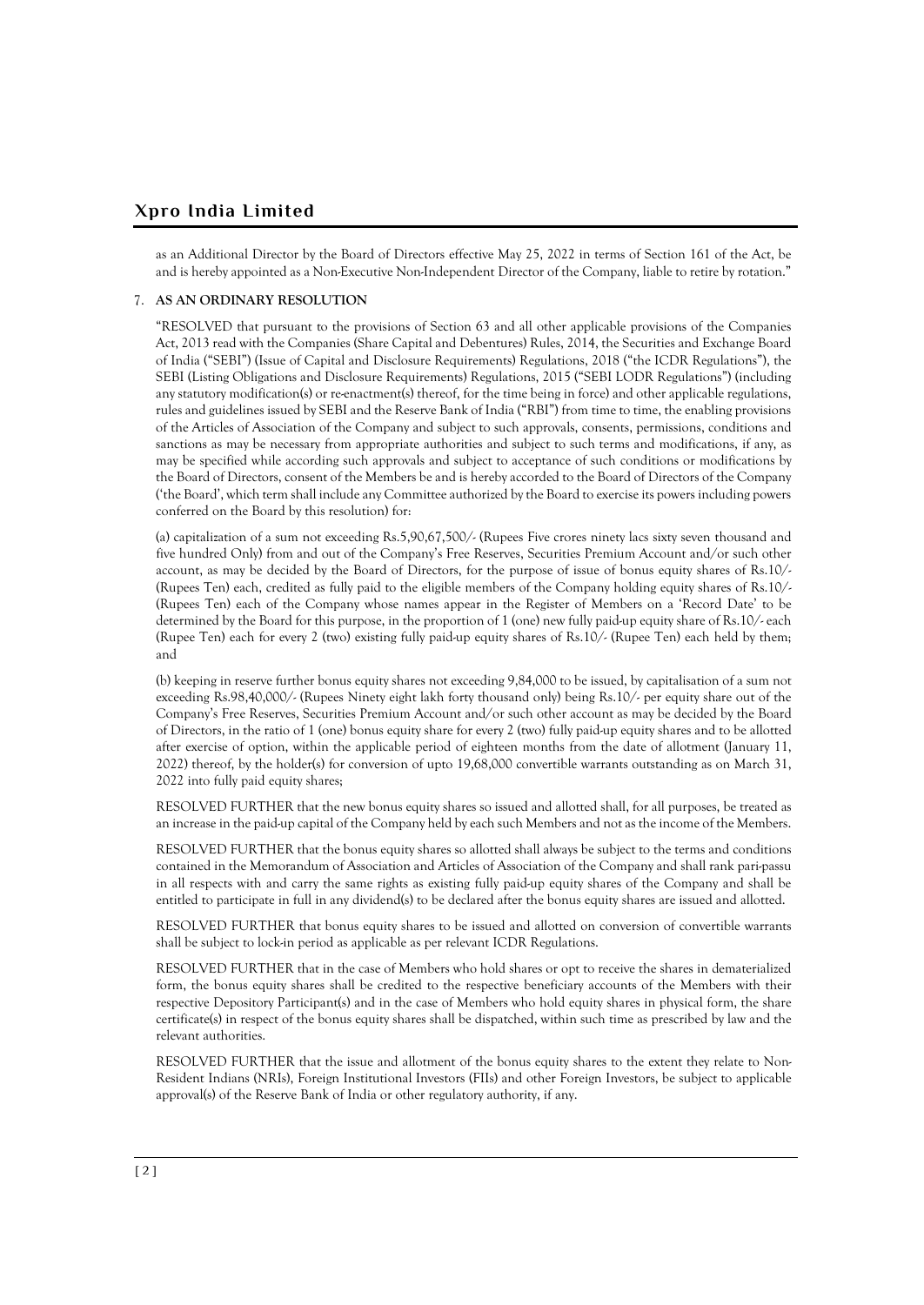RESOLVED FURTHER that the Board be and is hereby authorized to take necessary steps for listing of such bonus equity shares on the Stock Exchanges where the shares of the Company are presently listed as per the provisions of the SEBI LODR Regulations and other applicable regulations, rules and guidelines.

RESOLVED FURTHER that in case of fractional shares, if any, arising out of the issue and allotment of the bonus equity shares, the Board be and is hereby authorized to ignore such fractions and/or otherwise make suitable arrangements to deal with such fractions for the benefit of the eligible Members, including but not limited to, allotting the total number of new equity shares representing such fractions to a person(s) to be appointed by the Board who would hold them in trust for such Members and shall as soon as possible sell such equity shares at the prevailing market rate and the net sale proceeds of such equity shares, after adjusting the cost and the expenses in respect thereof, be distributed among such Members who are entitled to such fractions in the proportion of their respective fractional entitlements.

RESOLVED FURTHER that for the purpose of giving effect to this resolution, Sri C Bhaskar, Managing Director & Chief Executive Officer, Sri Vinay Kumar Agarwal, President (Finance) & Chief Financial Officer and Sri Amit Dhanuka, Company Secretary, be and are hereby jointly and severally authorized to do all such acts, deeds, matters and things and to give such directions as may be necessary, proper, expedient, to settle any question, difficulty or doubt whatsoever that may arise with regard to issue, allotment, distribution and listing of shares as the Board in its absolute discretion may deem necessary or desirable and its decision shall be final and binding.

RESOLVED FURTHER that the Board of Directors be and is hereby authorised:

- i. to accept on behalf of the Company, modification, if any, relating to the issue of the bonus equity shares including the extent of capitalization, the amounts to be capitalized from the Company's Free Reserves, Securities Premium Account and/or any other account, and the proportion as regards the issue of bonus equity shares which may be proposed by the concerned authorities, if any, and/or by the Reserve Bank of India and which the Board may in their absolute discretion think fit and proper; and
- ii. to modify the terms and conditions, quantum and amount to be capitalized, and number of bonus equity shares credited as fully paid shares to be allotted, relating to the aforesaid issue of bonus equity shares, if the circumstances so arise as would necessitate these and to settle all questions or difficulties that may arise with regard to the allotment and issue of the said bonus equity shares and distribution of the proceeds of the sale of the said fractional shares in such manner as they shall determine in their absolute discretion."

#### 8. **AS AN ORDINARY RESOLUTION**

"RESOLVED that pursuant to provisions of Section 148(3) and other applicable provisions, if any, of the Companies Act, 2013 and The Companies (Audit and Auditors) Rules, 2014 (including any statutory modification(s) or reenactment thereof, for the time being in force), remuneration payable for the year 2022-23 to M/s Sanghavi Randeria & Associates, Cost Accountants, Mumbai (Firm Registration No. 00175) appointed by the Board of Directors to conduct the audit of the cost records of the Company for the financial year 2022-23, amounting to Rs.1,20,000/- (Rupees One lakh twenty thousand only) as also the payment of applicable taxes and reimbursement of out of pocket expenses incurred by them in connection with the aforesaid audit be and is hereby ratified and confirmed."

Kolkata May 25, 2022

Registered Office: Barjora-Mejia Road, P.O. Ghutgoria, Tehsil: Barjora, Distt.: Bankura West Bengal 722 202 *CIN: L25209WB1997PLC085972*

By Order of the Board

Amit Dhanuka *Company Secretary e-mail: [cosec@xproindia.com](mailto:cosec@xproindia.com) Tel.: +91-33-40823700 website: www.xproindia.com*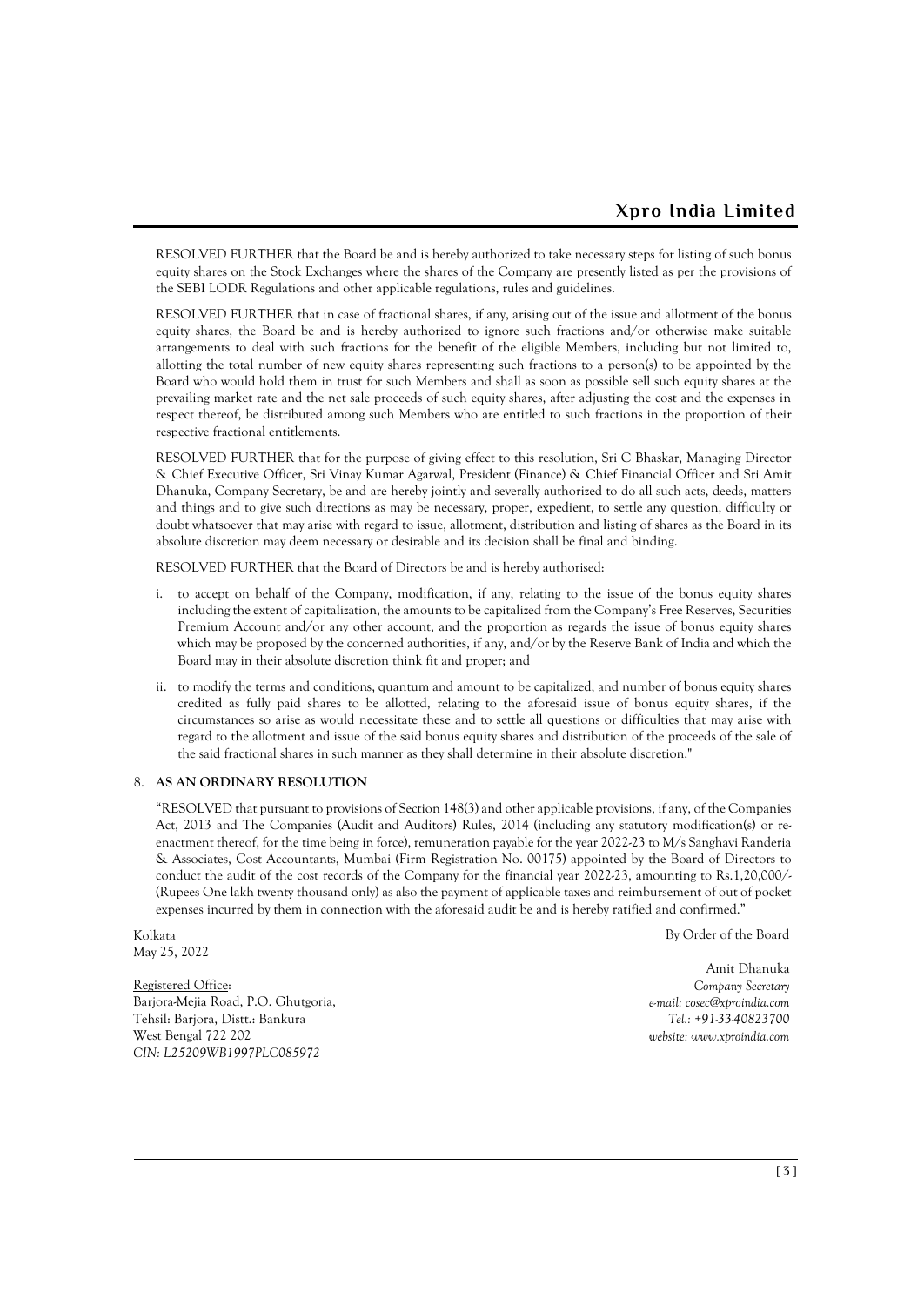## **NOTES**

- 1. Explanatory Statement setting out the material facts concerning each item of Special Businesses to be transacted at the General Meeting pursuant to Section 102 of the Companies Act, 2013, is annexed hereto and forms part of the Notice.
- 2. In view of the continuing Covid-19 pandemic, the Ministry of Corporate Affairs ("MCA") has vide its circular dated May 5, 2022 ("MCA Circular") permitted the holding of the Annual General Meeting ("AGM") through VC / OAVM, without the physical presence of the Members at a common venue. In compliance with the provisions of the Companies Act, 2013 ("Act"), SEBI (Listing Obligations and Disclosure Requirements) Regulations, 2015 ("SEBI Listing Regulations") and the MCA Circular, the AGM of the Company is being held through VC / OAVM.
- 3. Pursuant to the provisions of the Act, a Member entitled to attend and vote at the AGM is entitled to appoint a proxy to attend and vote on his/her behalf and the proxy need not be a Member of the Company. However, since this AGM is being held pursuant to the MCA Circular through VC / OAVM, physical attendance of Members has been dispensed with. Accordingly, the facility for appointment of proxies by the Members will not be available for the AGM and hence the Proxy Form and Attendance Slip are not annexed to this Notice.
- 4. Institutional/Corporate Shareholders (i.e. other than individuals/HUF, NRI, etc.) are required to send a scanned copy (PDF/JPG Format) of its Board or governing body Resolution/Authorization etc., authorizing its representative to attend the AGM through VC / OAVM on its behalf and to vote through remote e-voting. The said Resolution/Authorization shall be sent to the Company by email through its registered email address to [cosec@xproindia.com](mailto:cosec@xproindia.com) with a copy marked to [helpdesk.evoting@cdslindia.com.](mailto:helpdesk.evoting@cdslindia.com)
- 5. In compliance with the aforesaid MCA Circular and SEBI Circular dated May 13, 2022, Notice of the AGM along with the Annual Report for the year 2021-22 is being sent only through electronic mode to those Members whose email addresses are registered with the Company/ Depositories. Members may note that the Notice of the 25<sup>th</sup> Annual General Meeting and Annual Report 2021-22 will also be available on the Company's website www.xproindia.com, and websites of the Stock Exchanges i.e. BSE Limited and National Stock Exchange of India Limited at www.bseindia.com and www.nseindia.com respectively.
- 6. Members attending the AGM through VC / OAVM shall be counted for the purpose of reckoning the quorum under Section 103 of the Act.
- 7. Since the AGM will be held through VC / OAVM, the Route Map is not annexed to this Notice.
- 8. In terms of the MCA Circular, the businesses set out in the Notice will be transacted by the members only through remote e-voting or through the e-voting system provided during the meeting while participating through VC facility. For this purpose, the Company has entered into an agreement with Central Depository Services (India) Limited (CDSL) for facilitating voting through electronic means, as the authorized e-Voting agency. The facility of casting votes by a member using remote e-voting and the e-voting system on the date of the AGM will be provided by CDSL.
- 9. The Register of Members of the Company will remain closed from June 18, 2022 to June 24, 2022 (both days inclusive) for the purpose of this AGM and for the purpose of determining the entitlement of the members to the dividend for financial year ended March 31, 2022.
- 10. The dividend on the Ordinary Shares, if approved at the AGM, will be paid subject to deduction of tax at source, to the Members whose names appear in the Register of Members/list of Beneficial Owners as at the end of business hours on Friday, June 17, 2022, i.e. the date prior to the commencement of book closure. Bonus Equity Shares, if approved at the AGM, will be allotted to the Members whose names appear in the Register of Members/list of Beneficial Owners as on the Record Date i.e. Monday, July 4, 2022.
- 11. Pursuant to the Finance Act, 2020, dividend income will be taxable in the hands of shareholders w.e.f. April 1, 2020 and the Company is required to deduct tax at source from dividend paid to shareholders at the prescribed rates in the Income Tax Act, 1961 ("IT Act"). To enable us to determine the appropriate TDS rates as applicable, Members are requested to complete and/or update their Residential Status, Permanent Account Number (PAN) with their depositories (in case of shares held in demat mode) or with the Company/Registrar & Share Transfer Agent (RTA) (in case of shares held in physical mode) by sending the documents through email at tds@xproindia.com on or before Friday, June 10, 2022. No communication on the tax determination/deduction shall be entertained thereafter.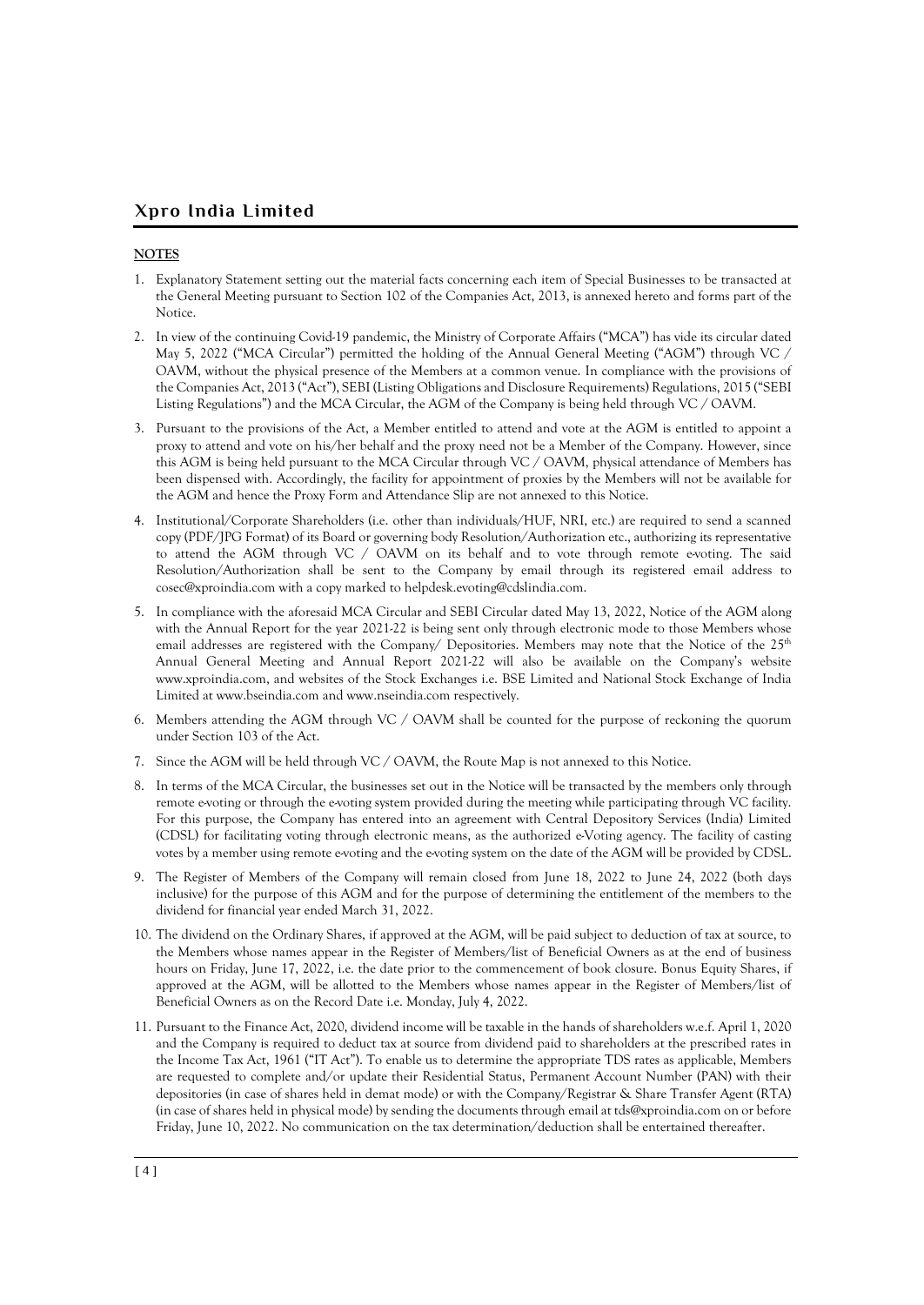- 12. Pursuant to the Listing Regulations, all companies mandatorily have to use the bank account details furnished by the depositories for payment of dividends. Dividend will be credited to the Members' Bank Account through NACH/NEFT wherever complete core banking details are available with the Company. In cases where the core banking details are not available, dividend warrants will be issued to the Members with bank details printed thereon as available in the Company's records.
- 13. Members who continue to hold shares in physical form are requested to intimate any changes in their address immediately with postal pin code to the Company's Registrar & Share Transfer Agents, M/s MCS Share Transfer Agent Limited, 383, Lake Gardens, 1<sup>st</sup> Floor, Kolkata 700 045, quoting their folio numbers. Further, please note **that in the case of dematerialized shares any change(s) required in Address, Bank details, Bank Mandate, ECS Mandate, Power of Attorney and also requests for registration of Nomination, Transmission, etc., are to be intimated to your DP and not to the Company or its Registrars.**
- 14. Members are requested to provide their e-mail ID and mobile numbers to the Registrars, M/s MCS Share Transfer Agent Limited, 383, Lake Gardens, 1<sup>st</sup> Floor, Kolkata 700 045 [\(mcssta@rediffmail.com\)](mailto:mcssta@rediffmail.com), if shares are held in physical form or to their respective Depository Participants if shares are held in Demat form.
- 15. Electronic copy of Annual Report for the year 2021-22 and Notice of the 25<sup>th</sup> Annual General Meeting of the Company inter alia indicating the process and manner of evoting is being sent to all the members whose e-mail IDs are registered with the Company/Depository Participants(s) for communication purposes.
- 16. **Voting through electronic means**
	- A. Pursuant to Section 108 of the Companies Act, 2013 and Rule 20 of the Companies (Management and Administration) Rules, 2014 (as amended), and Regulation 44 of SEBI Listing Regulations the Company is pleased to provide members holding shares either in physical form or in dematerialized form the facility to exercise their right to vote at the Annual General Meeting (AGM) by remote e-voting. The business may be transacted through e-Voting Services provided by Central Depository Services (India) Limited (CDSL).
	- B. In terms of SEBI Circular No. SEBI/HO/CFD/CMD/CIR/P/2020/242 dated December 9, 2020, individual shareholders holding securities in demat mode are allowed to vote through their demat account maintained with Depositories and Depository Participants. Shareholders are advised to update their mobile number and email Id in their demat accounts in order to access e-Voting facility. The login method for e-voting and joining virtual meetings in such cases is:

| Type of shareholders                                                     | Login Method                                                                                                                                                                                                                                                                                                                                                                                                                                                                                                                                                                     |  |  |  |  |
|--------------------------------------------------------------------------|----------------------------------------------------------------------------------------------------------------------------------------------------------------------------------------------------------------------------------------------------------------------------------------------------------------------------------------------------------------------------------------------------------------------------------------------------------------------------------------------------------------------------------------------------------------------------------|--|--|--|--|
| Individual Shareholders<br>holding securities in<br>Demat mode with CDSL | Users of who have opted for CDSL's Easi / Easiest facility, can login through their existing<br>1.<br>user id and password and reach e-Voting page without any further authentication. Login<br>to Easi/Easiest at https://web.cdslindia.com/myeasi/home/login or www.cdslindia.com<br>and click on Login icon and select New System Myeasi.<br>2. After successful login the Easi/Easiest user will be able to see the e-Voting Menu. On                                                                                                                                        |  |  |  |  |
|                                                                          | clicking the e-voting menu, the user will be able to see his/her holdings along with links<br>of the e-Voting service provider;                                                                                                                                                                                                                                                                                                                                                                                                                                                  |  |  |  |  |
|                                                                          | If the user is not registered for Easi/Easiest, option to register is available at<br>3.<br>https://web.cdslindia.com/myeasi./Registration/EasiRegistration;                                                                                                                                                                                                                                                                                                                                                                                                                     |  |  |  |  |
|                                                                          | Alternatively, the user can directly access e-Voting page by providing Demat Account<br>4.<br>Number and PAN No. from a link in www.cdslindia.com home page. The system will<br>authenticate the user by sending OTP on registered Mobile & Email as recorded in the<br>Demat Account. After successful authentication, user will be provided links for CDSL<br>where the e-Voting is in progress during or before the AGM.                                                                                                                                                      |  |  |  |  |
| Individual Shareholders<br>holding securities in<br>demat mode with NSDL | If you are already registered for NSDL IDeAS facility, please visit the NSDL e-Services<br>$1_{-}$<br>website at https://eservices.nsdl.com either on a Personal Computer or on a mobile. Once<br>the home page of e-Services is launched, click on the "Beneficial Owner" icon under<br>"Login" which is available under 'IDeAS' section. A new screen will open. Enter your User<br>ID and Password. After successful authentication, you will be able to see e-Voting services.<br>Click on "Access to e-Voting" under e-Voting services and you will be able to see e-Voting |  |  |  |  |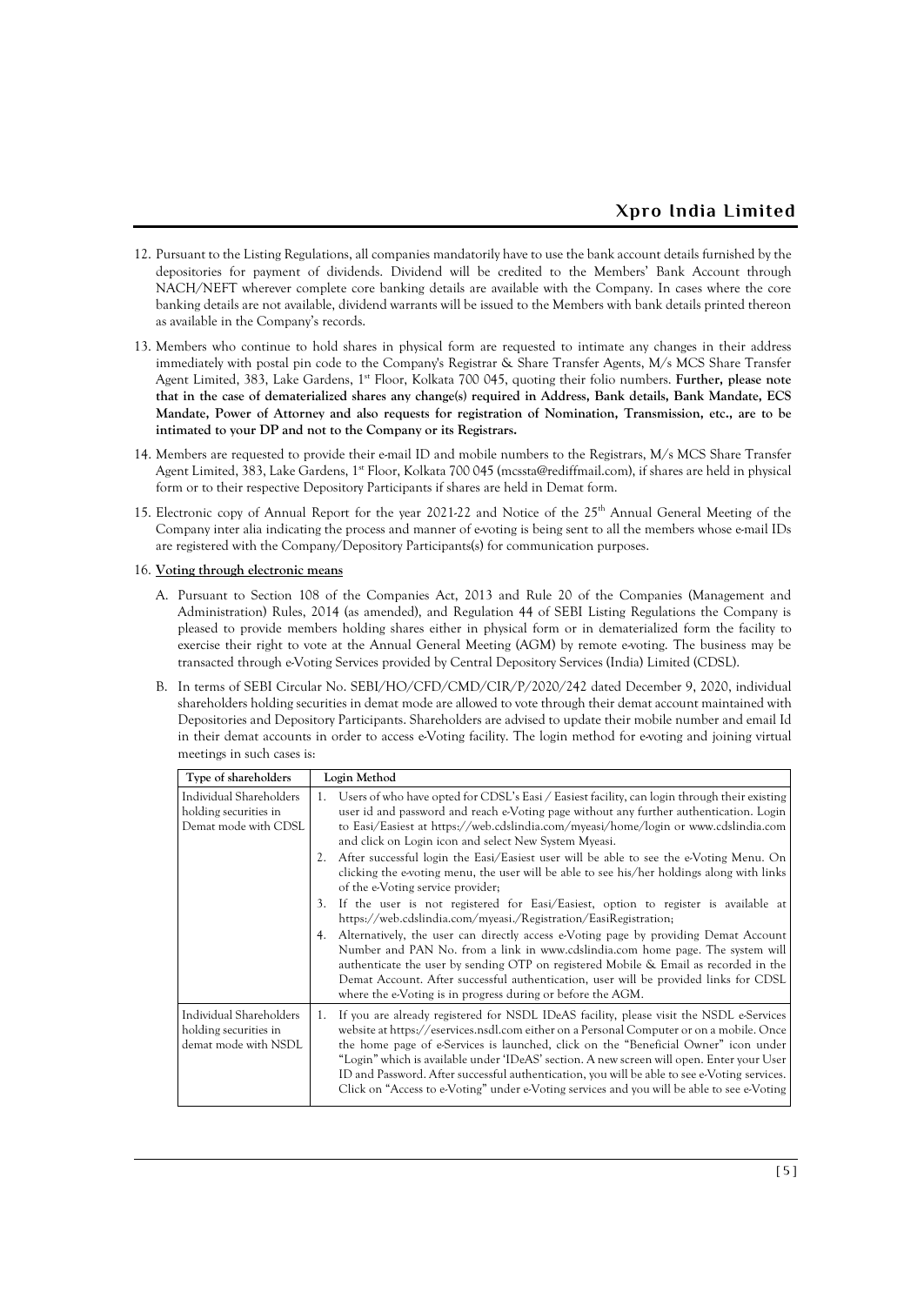| Type of shareholders                                                                                               | Login Method                                                                                                                                                                                                                                                                                                                                                                                                                                                                                                                                                                                                                                                                                                                                                                                                                                                                                                                                                                                                                                                                                                                                                                                                                                                                                                                                                                |
|--------------------------------------------------------------------------------------------------------------------|-----------------------------------------------------------------------------------------------------------------------------------------------------------------------------------------------------------------------------------------------------------------------------------------------------------------------------------------------------------------------------------------------------------------------------------------------------------------------------------------------------------------------------------------------------------------------------------------------------------------------------------------------------------------------------------------------------------------------------------------------------------------------------------------------------------------------------------------------------------------------------------------------------------------------------------------------------------------------------------------------------------------------------------------------------------------------------------------------------------------------------------------------------------------------------------------------------------------------------------------------------------------------------------------------------------------------------------------------------------------------------|
|                                                                                                                    | page. Click on company name or e-Voting service provider name (CDSL) and you will be<br>re-directed to e-Voting service provider website for casting your vote during the remote e-<br>Voting period or joining virtual meeting & voting during the meeting.<br>If the user is not registered for IDeAS e-Services, option to register is available at<br>2.<br>https://eservices.nsdl.com. Select "Register Online for IDeAS "Portal or click at<br>https://eservices.nsdl.com/SecureWeb/IdeasDirectReg.jsp.<br>Visit the e-Voting website of NSDL at https://www.evoting.nsdl.com/ either on a<br>3 <sub>1</sub><br>Personal Computer or on a mobile. Once the home page of e-Voting system is launched,<br>click on the icon "Login" which is available under 'Shareholder/Member' section. A new<br>screen will open. You will have to enter your User ID ( <i>i.e.</i> your sixteen digit demat account<br>number hold with NSDL), Password/OTP and a Verification Code as shown on the<br>screen. After successful authentication, you will be redirected to NSDL Depository site<br>wherein you can see e-Voting page. Click on company name or e-Voting service provider<br>name and you will be redirected to e-Voting service provider website for casting your vote<br>during the remote e-Voting period or joining virtual meeting & voting during the meeting. |
| Individual Shareholders<br>(holding securities in<br>demat mode) login<br>through their Depository<br>Participants | You can also login using the login credentials of your demat account through your Depository<br>Participant registered with NSDL/CDSL for e-Voting facility. After successful login, you will be<br>able to see e-Voting option. Once you click on e-Voting option, you will be redirected to<br>NSDL/CDSL Depository site after successful authentication, wherein you can see e-Voting<br>feature. Click on company name or e-Voting service provider (CDSL) and you will be redirected<br>to e-Voting service provider's website for casting your vote during the remote e-Voting period or<br>joining virtual meeting & voting during the meeting.                                                                                                                                                                                                                                                                                                                                                                                                                                                                                                                                                                                                                                                                                                                      |

Note: Members who are unable to retrieve User ID/ Password are advised to use Forget User ID and Forget Password option available at abovementioned website.

Individual Shareholders holding securities in demat mode may contact helpdesk of Depository CDSL or NSDL as the case may be for any technical issues related to login through Depository at CDSL helpdesk by sending a request at [helpdesk.evoting@cdslindia.com](mailto:helpdesk.evoting@cdslindia.com) or contact at 022-23058738/23058542-43 or NSDL helpdesk at evoting@nsdl.co.in or call at toll free no.: 1800 1020 990/1800 22 44 30 respectively.

- C. Login for e-Voting and joining virtual meeting for physical shareholders and shareholders other than individuals holding in demat form:
	- a) Log on to the e-voting website[: www.evotingindia.com](http://www.evotingindia.com/) during the voting period.
	- b) Click on "Shareholders" tab.
	- c) Now Enter your User ID:
		- (i) a. For CDSL: 16 digits beneficiary ID;
			- b. For NSDL: 8 Character DP ID followed by 8 Digits Client ID;
			- c. Members holding shares in Physical Form should enter Folio Number registered with the Company.
		- (ii) Next enter the Image Verification as displayed and Click on Login.
	- d) If you are holding shares in demat form and had logged on t[o www.evotingindia.com](http://www.evotingindia.com/) and voted on an earlier voting of any company, then your existing password is to be used.
	- e) If you are a first time user, please follow the steps given below. Now, fill up the following details in the appropriate boxes:

| $PAN^*$       | your 10 digit alpha-numeric PAN <sup>*</sup> issued by Income Tax Department<br>Enter           |  |  |  |  |  |
|---------------|-------------------------------------------------------------------------------------------------|--|--|--|--|--|
|               | (Applicable for both demat shareholders as well as physical shareholders)                       |  |  |  |  |  |
|               | * Members who have not updated their PAN with the Company/Depository Participant are            |  |  |  |  |  |
|               | requested to enter, in the PAN field, the Sequence Number mentioned in the e-mail               |  |  |  |  |  |
|               | communication sent by the Company/RTA/CDSL.                                                     |  |  |  |  |  |
| Dividend Bank | Enter the Dividend Bank Details or Date of Birth (in dd/mm/yyyy format) as recorded in your     |  |  |  |  |  |
| Details or    | demat account or in the Company records in order to login. If both the details are not recorded |  |  |  |  |  |
| Date of Birth | with the Depository or Company please enter the member id/folio number in the Dividend Bank     |  |  |  |  |  |
|               | details field as mentioned in instruction (c).                                                  |  |  |  |  |  |

f) After entering these details appropriately, click on "SUBMIT" tab.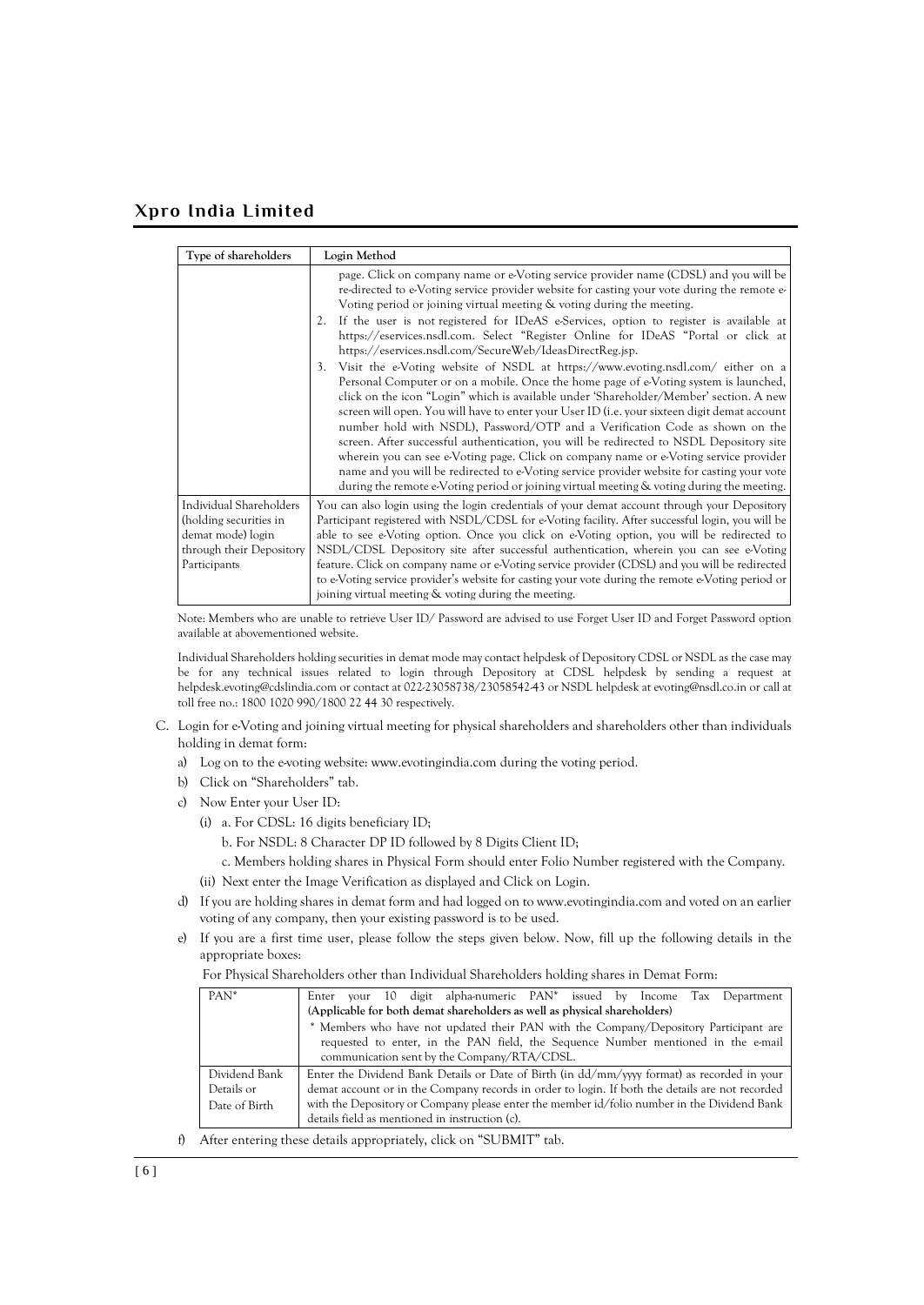g) Members holding shares in physical form will then directly reach the Company selection screen. However, members holding shares in demat form will now reach 'Password Creation' menu wherein they are required to mandatorily enter their login password in the new password field.

Kindly note that this password is to be also used by the demat holders for voting for resolutions of any other company on which they are eligible to vote, provided that company opts for e-voting through CDSL platform. It is strongly recommended not to share your password with any other person and take utmost care to keep your password confidential.

- h) For Members holding shares in physical form the details can be used only for e-voting on the resolutions contained in this Notice.
- i) Click on the EVSN against the Company's name for which you choose to vote i.e. XPRO INDIA LIMITED.
- j) On the voting page, you will see Resolution Description and against the same the option "YES/NO" for voting. Select the option YES or NO as desired. The option YES implies that you assent to the Resolution and option NO implies that you dissent to the Resolution.
- k) Click on the "Resolutions File Link" if you wish to view the entire Resolutions.
- l) After selecting the resolution you have decided to vote on, click on "SUBMIT". A confirmation box will be displayed. If you wish to confirm your vote, click on "OK", else to change your vote, click on "cancel" and accordingly modify your vote.
- m) Once you "CONFIRM" your vote on the resolution, you will not be allowed to modify your vote.
- n) You can also take a print out of the voting done by you by clicking on "Click here to print" option on the Voting page.
- o) If Demat account holder has forgotten the changed password then enter the User ID and Captcha Code and click on Forgot Password & enter the details as prompted by the system.
- p) Note for Non-Individual Shareholders and Custodians
	- Institutional shareholders (i.e. other than Individuals, HUF, NRI etc.) are required to log on to https://www.evotingindia.com and register themselves as Corporates.
	- They should submit a scanned copy of the Registration Form bearing the stamp and sign of the entity to helpdesk.evoting@cdslindia.com.
	- After receiving the login details a compliance user should be created using the admin login and password. The Compliance user would be able to link the account(s) for which they wish to vote on.
	- The list of accounts should be mailed to helpdesk.evoting@cdslindia.com and on approval of the accounts they would be able to cast their vote.
	- They should upload a scanned copy of the Board Resolution and Power of Attorney (POA) which they have issued in favour of the Authorised Person/Custodian, if any, in PDF format in the system for the scrutinizer to verify the same.
	- Alternatively, Non-Individual shareholders are required to send the relevant Board Resolution / Authority letter etc. together with attested specimen signature of the duly authorized signatory who are authorized to vote, to the Scrutinizer and to the Company at the email address viz. cosec@xproindia.com, if they have voted from individual tab and not uploaded same in the CDSL e-voting system for the scrutinizer to verify the same.
- D. In case you have any queries or issues regarding e-voting, you may refer the Frequently Asked Questions ("FAQs") and e-voting manual available at www.evotingindia.com under help section or via email to [helpdesk.evoting@cdslindia.com.](mailto:helpdesk.evoting@cdslindia.com)

You can also contact the helpdesk on telephone number: 022-23058542/43.

All grievances connected with the facility for voting by electronic means may be addressed to Mr. Rakesh Dalvi, Manager, Central Depository Services (India) Limited, A Wing, 25th Floor, Marathon Futurex, Mafatlal Mill Compounds, N M Joshi Marg, Lower Parel (East), Mumbai - 400013.

E. **The e-voting period commences on June 21, 2022 (9 a.m.) and ends on June 23, 2022 (5 p.m.). During this period, shareholders of the Company, holding shares either in physical form or in dematerialized form, as on the cut-off date of June 17, 2022, may cast their vote electronically.** The e-voting module shall be disabled by CDSL for remote voting thereafter. Once the vote on a resolution is cast by the shareholder by electronic means,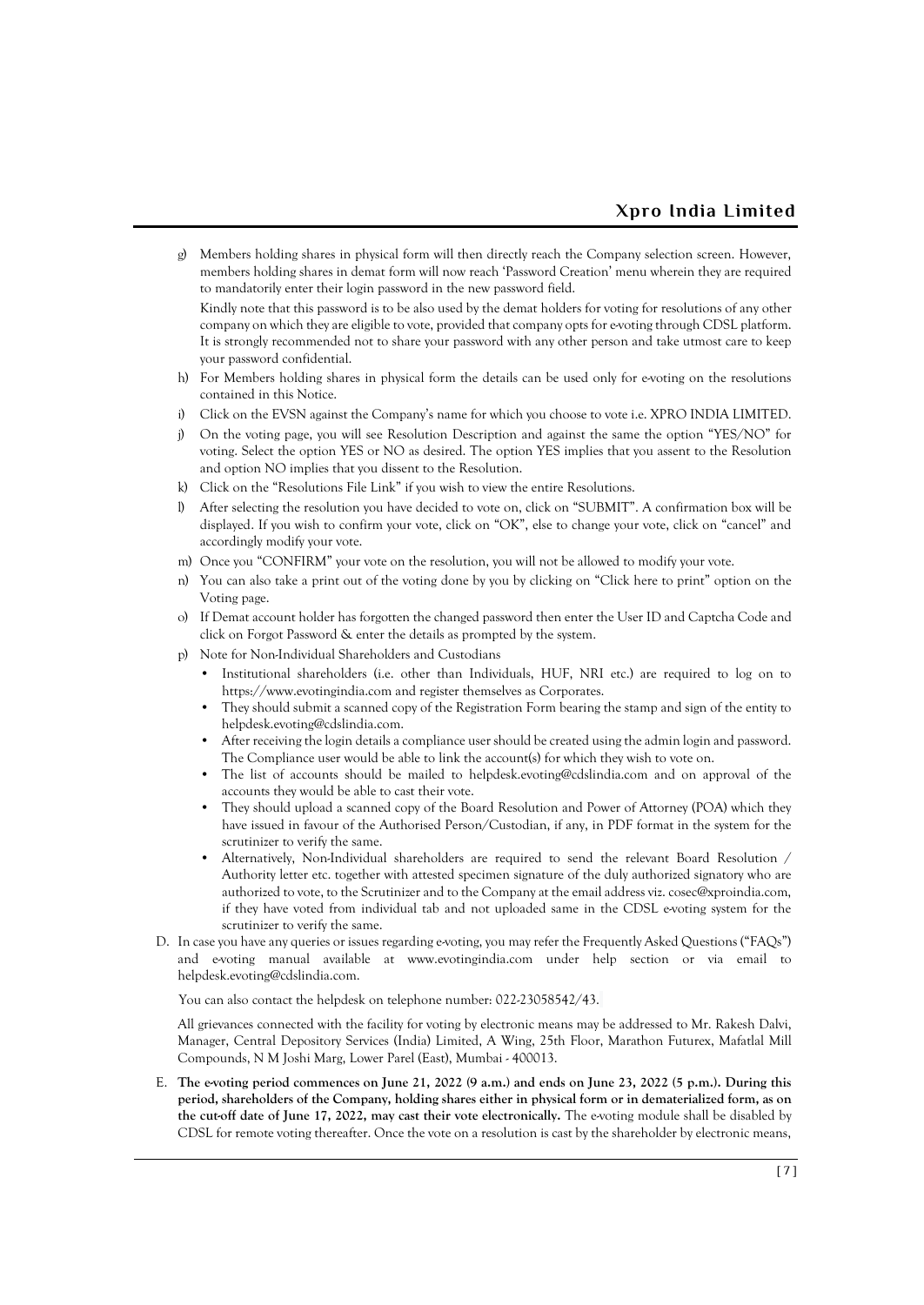the shareholder shall not be allowed to change it subsequently or cast his vote by any other means. Such members who have already voted through remote e-voting may attend the AGM but shall not be entitled to vote again thereat.

- F. The voting rights of shareholders shall be in proportion to their shares of the paid up equity share capital of the Company as on the cut-off date of June 17, 2022.
- G. Sri Girish Bhatia, Practicing Company Secretary (Membership No. FCS 3295 & CP No.13792) has been appointed as the Scrutinizer to scrutinize the e-voting process in a fair and transparent manner.
- H. The Scrutinizer shall, immediately after the conclusion of voting at the AGM, first count the votes cast at the meeting and thereafter unblock the votes cast through remote e-voting in the presence of at least two (2) witnesses not in the employment of the Company and make, not later than 48 hours of conclusion of the meeting, a consolidated Scrutinizer's Report of the total votes cast in favour or against, if any, forthwith to the Chairman of the Company, or a person duly authorised, who shall countersign the same and thereafter, the Chairman or the person so authorised, shall declare the results of the voting forthwith. This Notice as well as the Results declared alongwith the Scrutinizer's Report shall be placed on the Company's website and on the website of CDSL and communicated to the NSE immediately.
- 17. Process for those members whose email addresses are not registered with the depositories for obtaining login credentials for e-voting for the resolutions proposed in this notice:
	- a. For Physical shareholders- please provide necessary details like Folio No., Name of shareholder, scanned copy of the share certificate (front and back), PAN (self-attested scanned copy), AADHAAR (self-attested scanned copy) by email to Company/RTA email id.
	- b. For Demat shareholders please update your e-mail id and mobile number with your respective Depository Participant (DP).
	- c. For Individual Demat shareholders please update your e-mail ID and mobile number with your respective Depository Participant (DP) which is mandatory while e-voting and joining virtual meeting through Depository.

#### 18. **Instructions for members for attending the AGM through VC / OAVM are as under:**

- a. Shareholder will be provided with a facility to attend the AGM through VC/OAVM through the CDSL e-Voting system. Shareholders may access the same at https://www.evotingindia.com under shareholders/members login by using the remote e-voting credentials. The link for VC/OAVM will be available in shareholder/members login where the EVSN of Company will be displayed.
	- It is suggested that Shareholders may join the Meeting through a computer/tablet for a better experience.
- b. Kindly note that allowing the use of the device's Camera and a fast Internet speed will allow the meeting to proceed smoothly.
- c. Please note that Participants connecting with smaller devices or through hotspot connections may experience additional Audio/Video loss due to fluctuation in respective network, for which the Company cannot be responsible. It is therefore recommended to use Stable Wi-Fi or LAN Connection to mitigate any kind of aforesaid glitches.
- d. Shareholders who would like to express their views/ask questions during the meeting may register themselves as a speaker by sending their request in advance at least 10 **days prior to meeting** mentioning their name, demat account number/folio number, email id, mobile number at cosec@xproindia.com. The shareholders who do not wish to speak during the AGM but have queries may send their queries in advance **10 days prior to meeting** mentioning their name, demat account number/folio number, email id, mobile number at cosec@xproindia.com. These queries will be replied to by the Company suitably by email. At the meeting, the Company reserves the absolute right to control the number of speakers, and/or the time per speaker, depending on availability of time. The Company also reserves the right to provide detailed information, if any is considered necessary, through e-mail or other appropriate means after the AGM.
- e. Only those shareholders who have registered themselves as a speaker (as detailed above) will be allowed to express their views/ask questions during the meeting.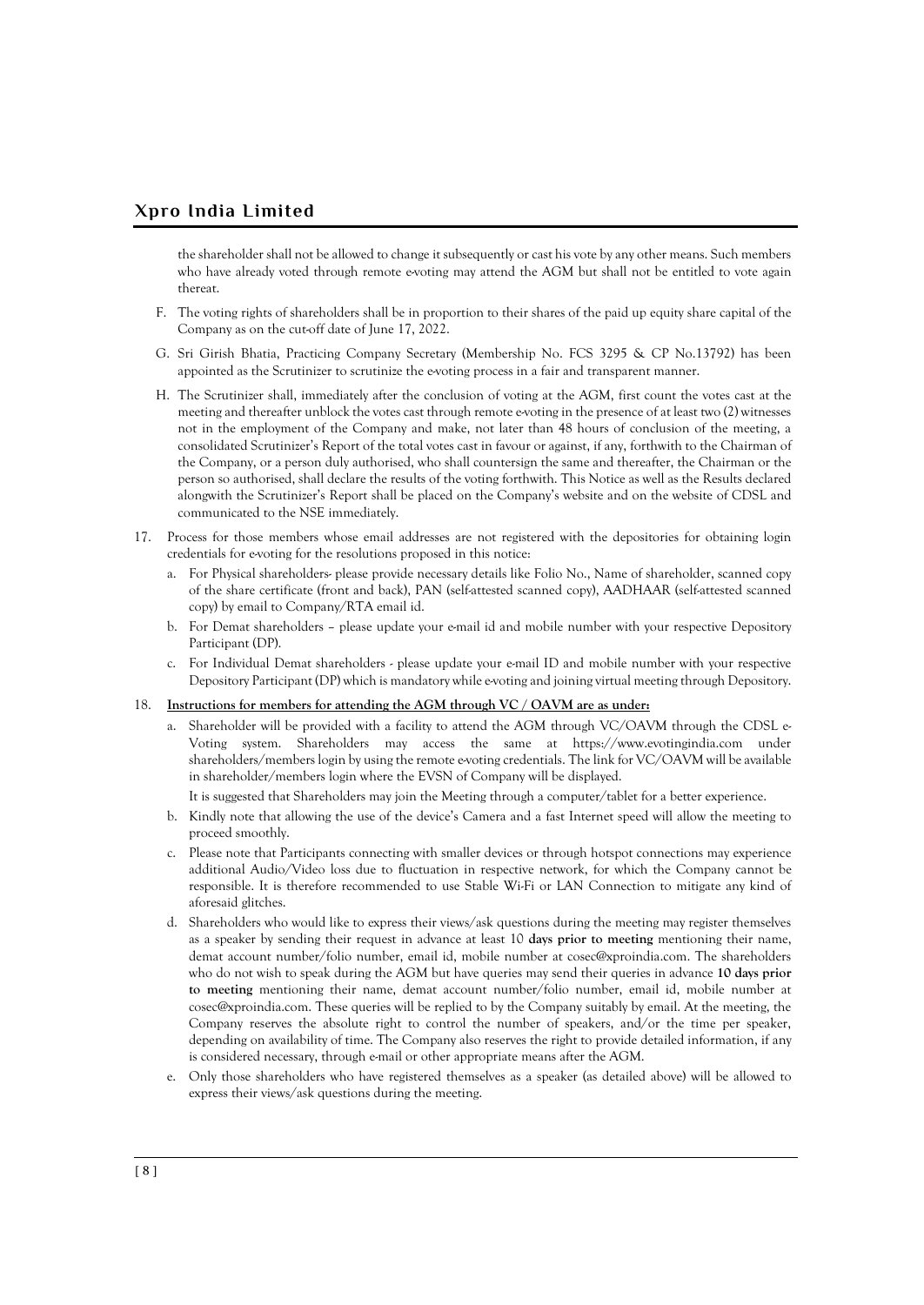#### 19. **Instructions for members for e-voting during the AGM are as under:-**

- a. The procedure for e-Voting on the day of the AGM is same as the instructions mentioned above for Remote e-voting.
- b. Only those shareholders, who are present in the AGM through VC/OAVM facility and have not casted their vote on the Resolutions through remote e-Voting and are otherwise not barred from doing so, shall be eligible to vote through e-Voting system available during the AGM.
- c. If any Votes are cast by the shareholders through the e-voting available during the AGM and if the same shareholders have not participated in the meeting through VC/OAVM facility, then the votes cast by such shareholders shall be considered invalid as the facility of e-voting during the meeting is available only to the shareholders attending the meeting.
- d. Shareholders who have voted through Remote e-Voting will be eligible to attend the AGM. However, they will not be eligible to vote at the AGM.
- 20. The Register of Directors' and Key Managerial Personnel and their shareholding maintained under Section 170 of the Companies Act, 2013, the Register of Contracts or Arrangements in which the Directors are interested under Section 189 of the Companies Act, 2013 and all other documents referred to in the Notice will be available for inspection in electronic mode. Members can inspect the same by sending an email to cosec@xproindia.com.
- 21. Members are hereby informed that the Company has transferred unpaid/unclaimed dividends, which remained unclaimed over a period of 7 years, to the Investor Education and Protection Fund (IEP Fund) constituted by the Central Government under section 125(1) of the Companies Act, 2013.

It may be noted that no claim shall lie against the Company in respect of individual amounts which were unclaimed and unpaid for a period of 7 years and transferred to the Fund on respective due dates. Unclaimed amount once transferred to IEP Fund can be claimed by members from the Authority constituted by the Central Government under section 125 of the Companies Act, 2013 in this behalf.

### 22. **EXPLANATORY STATEMENT**

#### **(Pursuant to Section 102(1) of the Companies Act, 2013/SEBI Regulations)**

#### **Item No. 3**

In terms of Section 149, 152 and other applicable provisions of the Companies Act, 2013, for the purpose of determining the directors liable to retire by rotation, Independent Directors shall not be included in the total number of directors. Smt. Madhushree Birla, Non-Executive Director, shall accordingly retire at the forthcoming Annual General Meeting and, being eligible, offers herself for re-appointment.

Smt. Madhushree Birla, aged about 67 years, graduate from University of Ahmedabad, was first appointed on the Board of the Company in 2004. She has served as Director and Advisor of various Corporate Bodies at different times. She is presently Executive Director of iPro Capital Limited, renders professional advisory services and is also engaged in social work.

Smt. Birla is presently Director on the Boards of Alpha Capital Resources Pte. Ltd., Singapore, Intellipro Finance Pvt. Ltd., iPro Capital Ltd., and Xpro Global Ltd. She chairs the Corporate Social Responsibility ("CSR") Committee of the Company.

Smt. Madhushree Birla holds 1,00,125 (0.85%) Equity Shares of the Company.

Except Smt. Madhushree Birla, being the proposed appointee, Sri Sidharth Birla and Sri Bharat Jhaver who are related to her, none of the other Directors or Key Managerial Personnel of the Company or their relatives are concerned or interested in the resolution.

### **Item No. 4**

M/s Walker Chandiok & Co. LLP, Chartered Accountants, ("WCC" ) were appointed as Statutory Auditors at the 20<sup>th</sup> Annual General Meeting ('AGM') held on September 5, 2017 for a period of 5 years, up to the conclusion of 25<sup>th</sup> AGM. WCC are eligible for re-appointment for a further period of 5 years, and have given their consent for their re-appointment as Statutory Auditors of the Company. Based on the recommendations of the Audit Committee and the Board of Directors, it is proposed to re-appoint M/s. Walker Chandiok & Co. LLP, Chartered Accountants,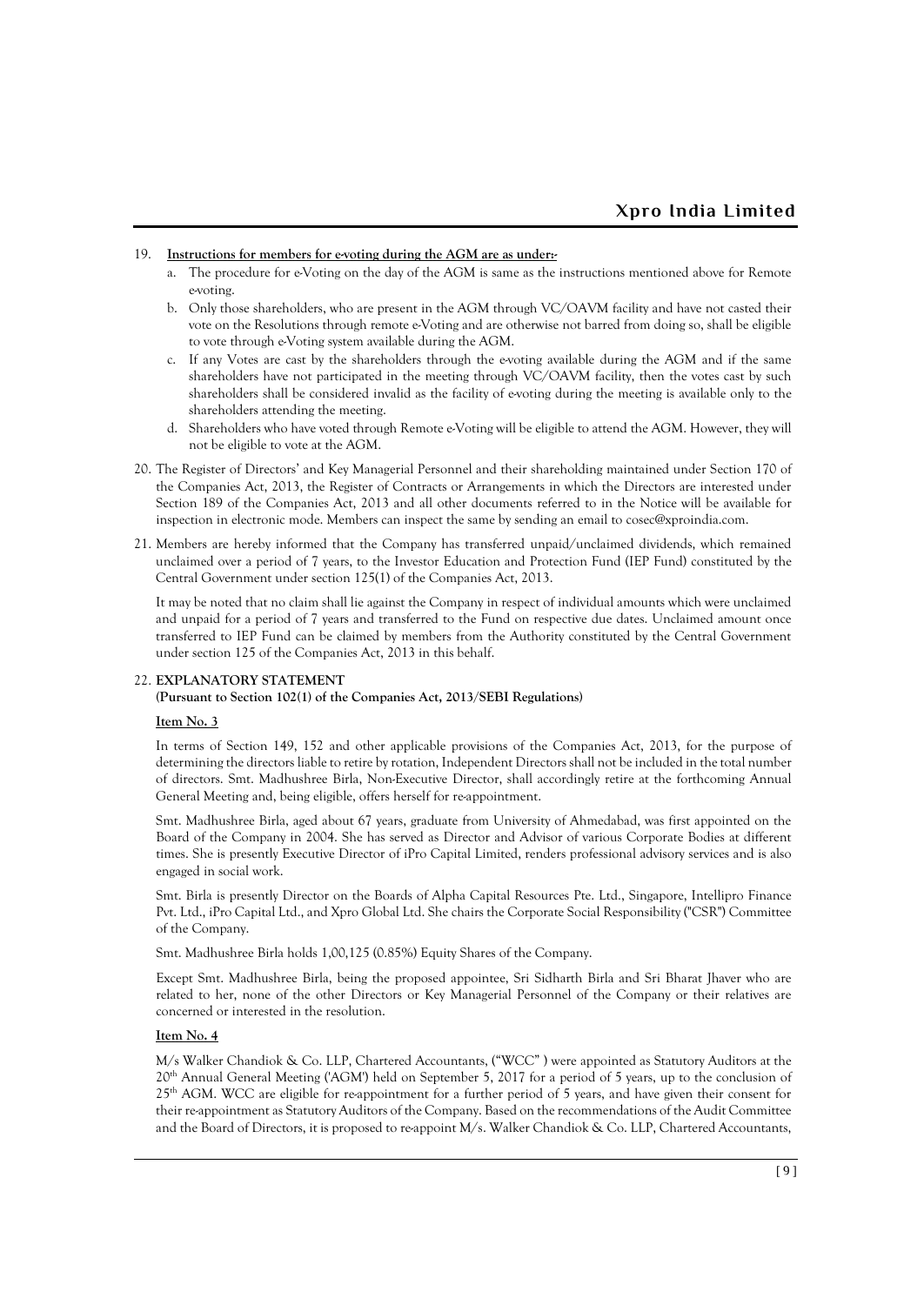(Firm Registration Number is 001076N/N500013), as the Statutory Auditors of the Company for the second and final term of five consecutive years, who shall hold office from the conclusion of this  $25<sup>th</sup>$  AGM till the conclusion of the 30th AGM. The Board of Directors has approved a remuneration of Rs.25 lacs for conducting the audit for the financial year 2022-23, excluding applicable taxes and reimbursement of reasonable out-of-pocket expenses on actuals. The Board of Directors in consultation with the Audit Committee may finalise, alter and vary the terms and conditions of appointment, including remuneration, in such manner and to such extent as may be mutually agreed with the Statutory Auditors.

WCC while consenting to the said appointment have confirmed that their appointment, if made, would be within the limits specified under Section  $141(3)(g)$  of the Act. They have further confirmed that they are not disqualified to be appointed as statutory auditors in terms of the provisions of the proviso to Section 139(1), Section 141(2) and Section 141(3) of the Act and the provisions of the Companies (Audit and Auditors) Rules, 2014. As confirmed to the Audit Committee and stated in their report on financial statements, the Auditors have reported their independence from the Company and its subsidiary according to the Code of Ethics issued by the Institute of Chartered Accountants of India ('ICAI') and the ethical requirements relevant to audit. The firm holds the 'Peer Review' certificate as issued by 'ICAI'.

Established in 1935, WCC is registered with the Institute of Chartered Accountants of India as well as the PCAOB (US Public Company Accountancy Oversight Board). With its registered office situated at New Delhi, the firm has 13 offices in major cities in India. It licenses audit software as well as audit methodology from Grant Thornton International. In India, the Firm has 50 Partners and total staffing of over 1500, and has experience with more than 100 listed & large Companies. In deciding the re-appointment of auditors and finalising the proposed remuneration, the Audit Committee and the Board evaluated the overall performance of the firm during the audit(s) conducted in the first five year term and also considered various parameters like capability to serve a diverse and complex business landscape relevant to the Company, audit experience in the Company's operating segments, market standing and credentials, clientele served, technical knowledge, independence, relevant experience etc.,

The Board commends the Resolution at Item No. 4 for approval by the Members.

None of the Directors or Key Managerial Personnel and their relatives are concerned or interested in the Resolution at Item No. 4 of the Notice.

### **Item No. 5**

The Board of Directors at its Meeting held on May 25, 2022, on the recommendation of the Remuneration and Nomination Committee ('RNC') appointed Sri K Balakrishnan as a Non-Executive Independent Director of the Company for a period of five years with effect from May 25, 2022, subject to the approval of shareholders.

Sri K Balakrishnan, aged about 63 years, is a qualified Chartered Accountant and Company Secretary. He has over three decades of professional experience, of which around 25 years have been in Financial Services business in India, providing strategic and financial advice to variety of Indian and Multinational Corporations, Financial Sponsors and private business families. Currently, he is the Chairman of Kriscore Financial Advisors Private Limited.

Prior to Kriscore, Sri Balakrishnan was Chairman & Managing Director of Lazard India and was responsible for building Lazard's business in India. With excellent client relationships and domain knowledge, he was instrumental in origination and leading execution of most transactions. He also served as Head of Corporate Finance and Advisory for HSBC Investment Bank and was responsible for the corporate finance and advisory business of HSBC Investment Banking in India. He has also worked with Infrastructure Leasing & Finance Services Limited, Mumbai, and lead teams both on advisory and financing assignments.

Sri Balakrishnan is presently Independent Director on the Board of Fedbank Financial Services Limited (Unlisted Entity) and Director in Kriscore Financial Advisors Private Limited & Kriscore Ventures Private Limited. Sri Balakrishnan ceased to be a Director in India Cements Limited w.e.f. August 20, 2019 and The Federal Bank Limited w.e.f. September 24, 2021 on expiry of the respective tenure of appointment.

Sri K Balakrishnan does not hold by himself or for any other person on a beneficial basis, any Equity Shares in the Company.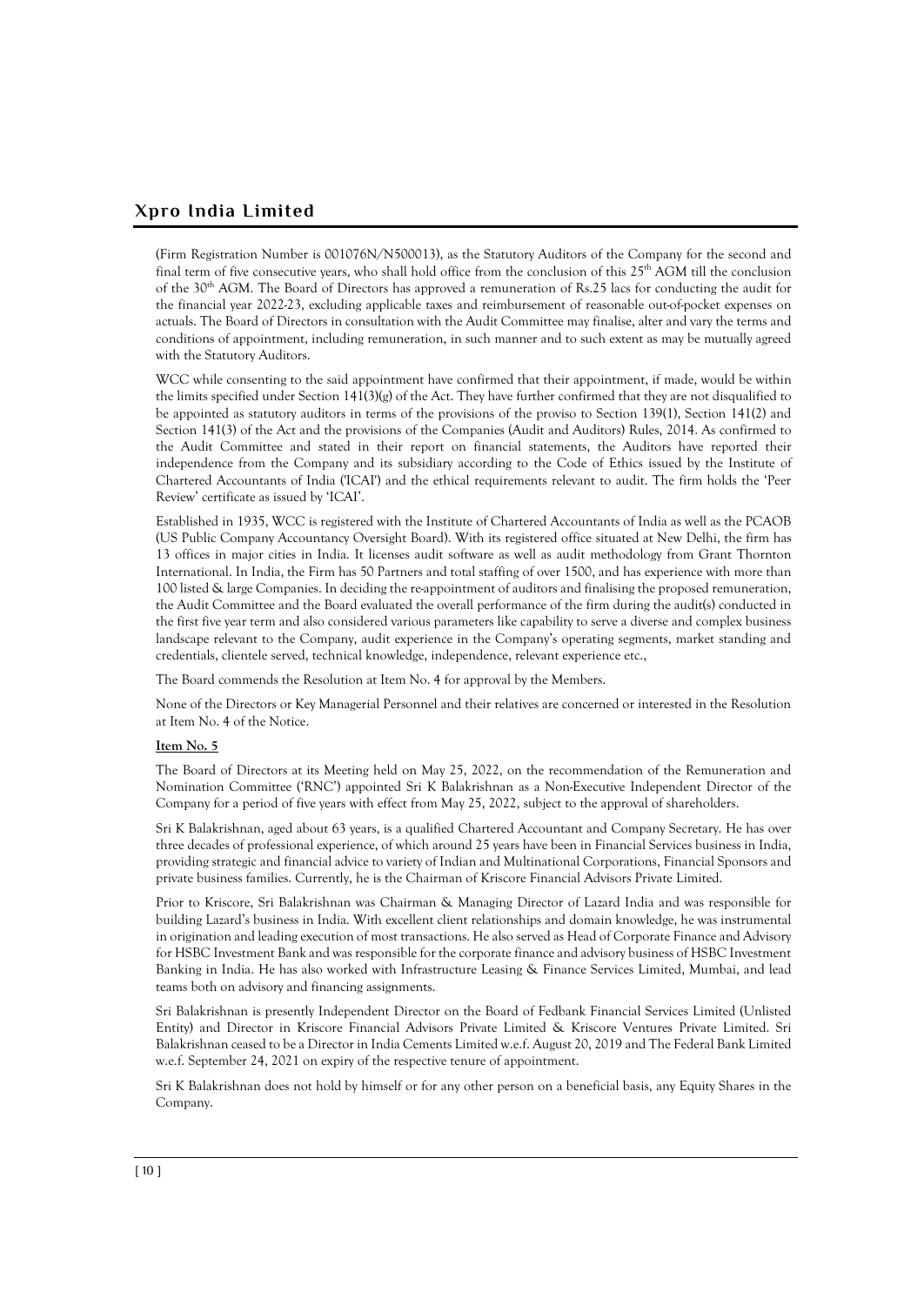In terms of Section 149 and other applicable provisions of the Companies Act, 2013, Sri Balakrishnan, being eligible and offering himself for appointment, is proposed to be appointed as an Independent Director to hold office for a term of five years effective May 25, 2022. A notice has been received from a member proposing Sri Balakrishnan as a candidate for the office of Director of the Company.

In the opinion of the Board, Sri Balakrishnan fulfils the conditions specified in the Companies Act, 2013 and rules made thereunder for his appointment as a Non-Executive Independent Director and is independent of the promoters and management. His skills and capabilities have been detailed in the annexure to Corporate Governance Report.

The Board considers that his association would be of appropriate and significant benefit to the Company and it is desirable to avail the services of Sri Balakrishnan as a Non-Executive Independent Director. Accordingly, the Board recommends the resolution for the approval by the members.

Except Sri K Balakrishnan, being the proposed appointee, none of the other Directors or Key Managerial Personnel of the Company or their relatives is concerned or interested in the resolution.

#### **Item No. 6**

The Board of Directors at its Meeting held on May 25, 2022, on the recommendation of the Remuneration and Nomination Committee ('RNC'), appointed Sri Bharat Jhaver as a Non-Executive Non-Independent Director, liable to retire by rotation, with effect from May 25, 2022, subject to the approval of shareholders.

Sri Bharat Jhaver, aged about 44 years, obtained his Master's Degree in Chemical Engineering from Cornell, USA. Sri Jhaver, presently President of Tablets (India) Limited, a leading Pharmaceutical company in India which has pioneered various novel therapies and has grown its production to over USD 100 million under his leadership, has an experience of over a decade in managing multi-varied businesses with expertise in Pharmaceuticals and in establishing and managing joint ventures. He was recognized as "Leading Health Professional of the World 2010" in the arena of "Probiotic Revolution in India" and has also been recognized at the Indian Pharma Association Convention 2010.

Sri Jhaver is presently a Non-Executive Non-Independent Director on the Board of Dhunseri Ventures Limited (Listed Entity) and Director in Sinto Bharat Manufacturing Private Limited, Amethyst Properties Private Limited, Eldorado Properties Private Limited and Southern India Chamber of Commerce & Industry. He is a Member of the Audit Committee of Dhunseri Ventures Limited and is a Designated Partner in RSRK Estates LLP, Shravan Ventures LLP, Just Rental Holdings LLP and Grande Assets Madras LLP. Sri Jhaver had resigned as Independent Director from the Board of Dhunseri Ventures Limited on February 12, 2020 (as he preferred to be Non-Independent) and was re-appointed as Non-Executive Non-Independent Director on the same day. Sri Jhaver is also a member of the National Executive Committee of FICCI, of the Executive Committee of YPO-Chennai and a Trustee of the Birla Education Trust, Pilani.

Sri Jhaver does not hold any Equity Shares of the Company in his own name, while Smt. Vasusri Jhaver, his wife, holds 52448 (0.44 %) Equity Shares.

A notice has been received from a member proposing Sri Jhaver as a candidate for the office of Director of the Company.

The Board of Directors is of the opinion that Sri Jhaver's knowledge and varied experience of building businesses, developing appropriate strategies, plans, systems & processes and running operations will be of significant benefit to the Company. Accordingly, the Board recommends the resolution for the approval by the members.

None of the other Directors or Key Managerial Personnel of the Company or their relatives is concerned or interested in the resolution except Sri Sidharth Birla and Smt. Madhushree Birla who are related to Sri Bharat Jhaver.

The relatives of the Sri Bharat Jhaver may be deemed to be concerned or interested in the Resolution to the extent of their Shareholding, if any, in the Company.

Save and except the above, no other Director or Key Managerial Personnel including their relatives is, in any way, concerned or interested, financially or otherwise, in the proposed Resolution except to their Shareholding interest, if any, in the Company.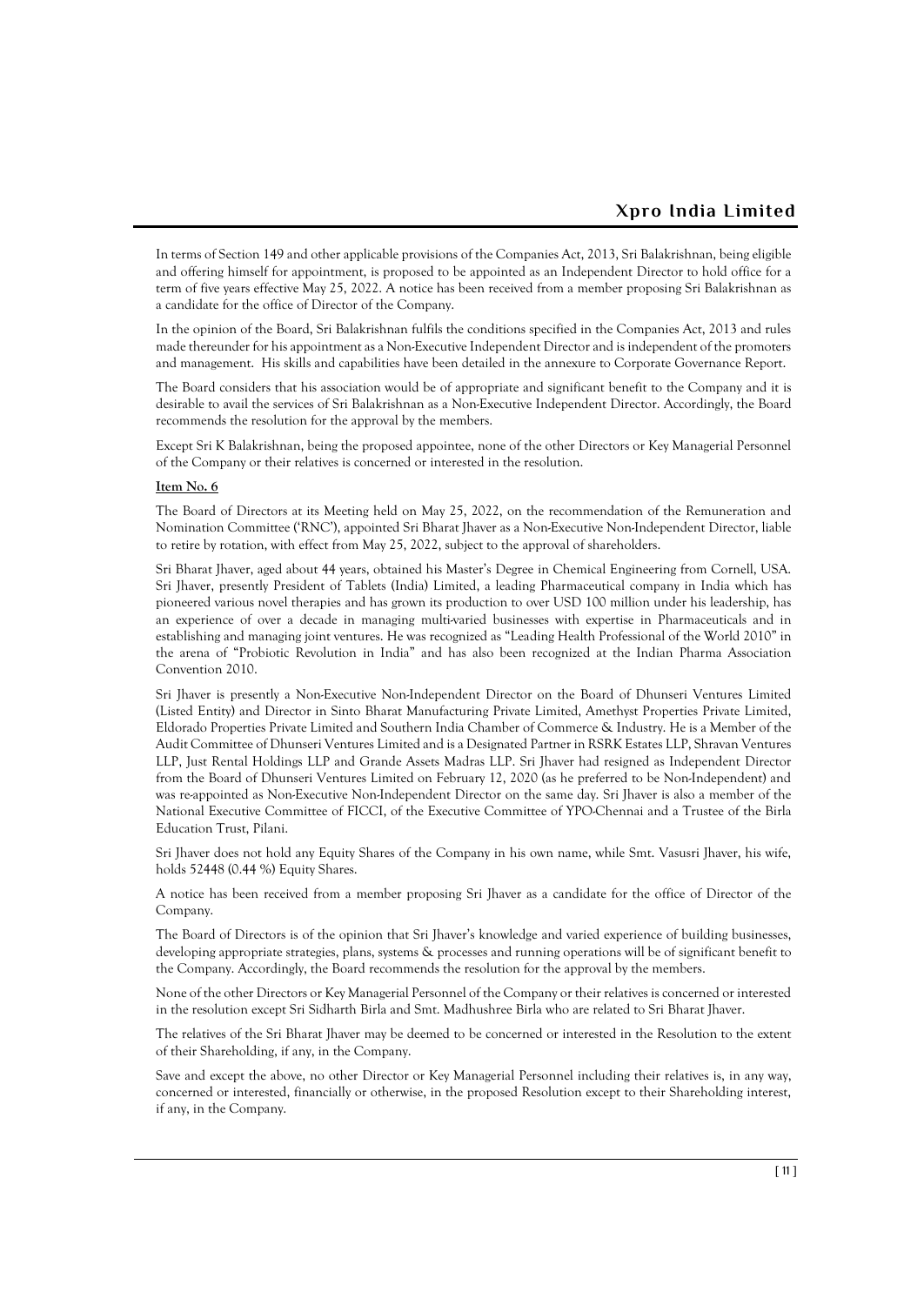#### **Item No. 7**

Equity shares of the Company are listed and actively traded on the National Stock Exchange of India Limited (NSE) and are also admitted for trading on the BSE Limited (BSE) under the category of "Permitted Securities". The Company has in recent years turned in growth, and improved profitability. Growth plans have been crystallised and steps have been initiated to enhance the capital base. Having reviewed the capital resource base (capital & reserves) and other relevant factors, the Board of Directors at its meeting held on May 25, 2022, has recommended for approval by shareholders, the issue and allotment of bonus equity shares of Rs.10/- (Rupee Ten) each credited as fully paidup to eligible members in the proportion of 1 (One) new fully paid-up equity share of Rs.10/- (Rupee Ten) each for every 2 (Two) existing fully paid-up equity shares of Rs.10/- (Rupee Ten) each held by them, by capitalizing a sum not exceeding Rs.5,90,67,500/- (Rupees Five crores ninety lacs sixty seven thousand and five hundred Only) from and out of the Company's Free Reserves, Securities Premium Account and/or such other account as on March 31, 2022, as may be decided by the Board of Directors. The bonus issue would also help in increasing the liquidity of the equity shares and likely serve to encourage further participation of small investors and expand the retail shareholder base.

Prevailing SEBI guidelines require, inter alia, that an issuer shall make a bonus issue of equity shares only if it has made reservation of equity shares of the same class in favour of the holders of outstanding compulsorily convertible debt instruments if any, in proportion to the convertible part thereof, and the equity shares so reserved for the holders of compulsorily convertible instruments, shall be issued to the holder of such convertible debt instruments or warrants at the time of conversion of such convertible debt instruments, optionally convertible instruments, warrants, as the case may be, on the same terms or same proportion at which the bonus shares were issued. Accordingly it has been proposed that further 9,84,000 bonus equity shares be kept in reserve to be issued, in the ratio of 1 (one) bonus equity share of Rs.10/- each for every 2 (two) fully paid-up equity shares after exercise of option by the holder(s) and conversion of upto 19,68,000 convertible warrants outstanding as on March 31, 2022 into fully paid equity shares within a period of eighteen months from the date of allotment thereof, by capitalisation of a sum not exceeding Rs.98,40,000/- (Rupees Ninety eight lakh forty thousand only) out of the Company's Free Reserves, Securities Premium Account and/or such other account, as may be decided by the Board of Directors. The 19,68,000 convertible warrants are held by Central India General Agents Limited [2,62,000], Janardhan Trading Co. Limited [66,000] (both members of the promoter group of the Company) and Malabar India Fund Limited, a category I foreign portfolio investor (non-promoter, public) [16,40,000].

Article 75 of the Articles of Association of the Company permits capitalization of any part of the amount for the time being standing to the credit of any of the Company's reserve accounts (including securities premium account and capital redemption reserve account), or to the credit of the profit and loss account, or otherwise available for distribution by applying the same towards payment of unissued shares to be issued to the Members as fully paid bonus shares.

The bonus equity shares (including the bonus equity shares to be reserved and issued against the 19,68,000 convertible warrants as and when the said warrants are exercised and converted into equity shares) so allotted shall always be subject to the terms and conditions contained in the Memorandum of Association and Articles of Association of the Company and shall rank pari-passu in all respects with and carry the same rights as existing fully paid-up equity shares of the Company (save that bonus equity shares to be issued and allotted on conversion of convertible warrants shall be subject to lock-in period as applicable as per ICDR Regulations) and shall be entitled to participate in full in any dividend(s) to be declared after the bonus equity shares are issued and allotted.

Fractional shares, if any, arising out of the issue and allotment of the bonus equity shares may be ignored or the Board may otherwise make suitable arrangements to deal with such fractions for the benefit of the eligible Members, including but not limited to, allotting the total number of new equity shares representing such fractions to a person(s) to be appointed by the Board who would hold them in trust for such Members and shall as soon as possible sell such equity shares at the prevailing market rate and the net sale proceeds of such equity shares, after adjusting the cost and the expenses in respect thereof, be distributed among such Members who are entitled to such fractions in the proportion of their respective fractional entitlements.

Pursuant to the provisions of Section 63 and other applicable provisions, if any, of the Companies Act, 2013 and subject to applicable statutory and regulatory approvals, the issue of bonus shares requires the approval of the